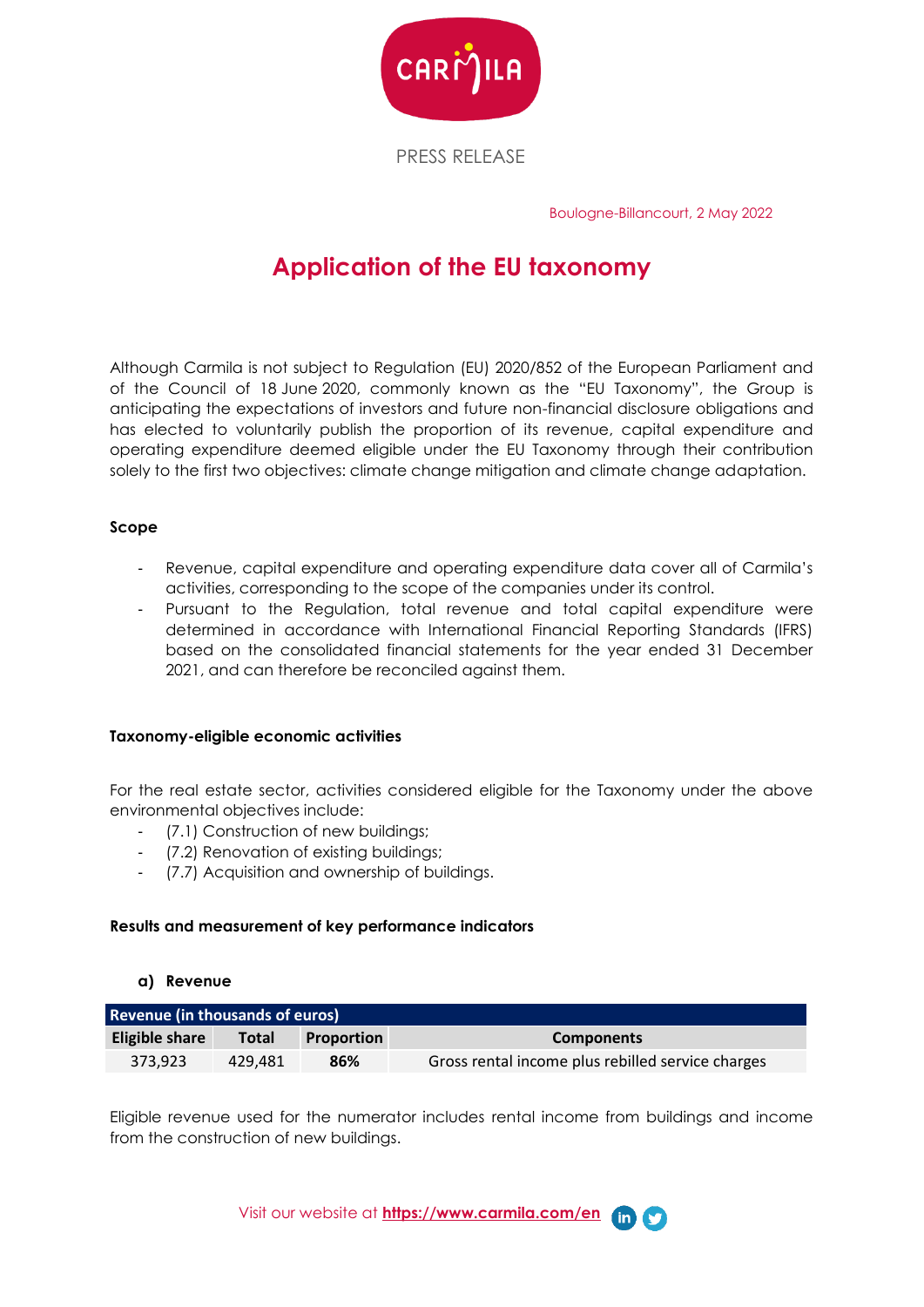

## **b) Capital expenditure**

| Capital expenditure (in thousands of euros) |        |                   |                       |  |  |
|---------------------------------------------|--------|-------------------|-----------------------|--|--|
| Eligible share                              | Total  | <b>Proportion</b> | <b>Components</b>     |  |  |
| 64.028                                      | 64.311 | 99.6%             | Investment properties |  |  |

Eligible capital expenditure used for the numerator includes expenditure on investment properties and individual capital expenditure on properties not intended to be leased.

#### **c) Operating expenditure**

| Operating expenditure (in thousands of euros) |                                                                       |  |  |  |
|-----------------------------------------------|-----------------------------------------------------------------------|--|--|--|
| <b>Proportion</b>                             | <b>Components</b>                                                     |  |  |  |
| 100%                                          | Costs relating to the renovation, maintenance and repair of buildings |  |  |  |

Eligible operating expenditure corresponds to costs incurred for the servicing, maintenance and repair of buildings. Pursuant to the Taxonomy Regulation definition of costs to be included in the denominator (building renovation, maintenance and repair, short-term leases, and research and development), all of Carmila's operating expenditure is eligible.

**INVESTOR AND ANALYST CONTACT** Jonathan Kirk – Head of Investor Relations

jonathan\_kirk@carmila.com +33 6 31 71 83 98

#### **INVESTOR AGENDA**

**12 May 2022:** Annual General Meeting **23 May 2022**: Ex-dividend date **From 25 May 2022:** Dividend payment date **27 July 2022 (after trading):** H1 2022 Results

#### **ABOUT CARMILA**

The third-largest listed owner of commercial property in continental Europe, Carmila was founded by Carrefour and large institutional investors in order to transform and enhance the value of shopping centres adjoining Carrefour hypermarkets in France, Spain and Italy. At 31 December 2021, its portfolio was valued at €6.21 billion, comprising 214 shopping centres, all leaders in their catchment areas.

Carmila is listed on Euronext-Paris Compartment A under the symbol CARM. It benefits from the tax regime for French real estate investment trusts ("SIIC").

Visit our website at **[https://www.carmila.com/en](https://www.carmila.com/en/)**

#### **PRESS CONTACT**

Kenza Kanache – Marie-Antoinette agency kenza@marie-antoinette.fr +33 6 35 47 82 08